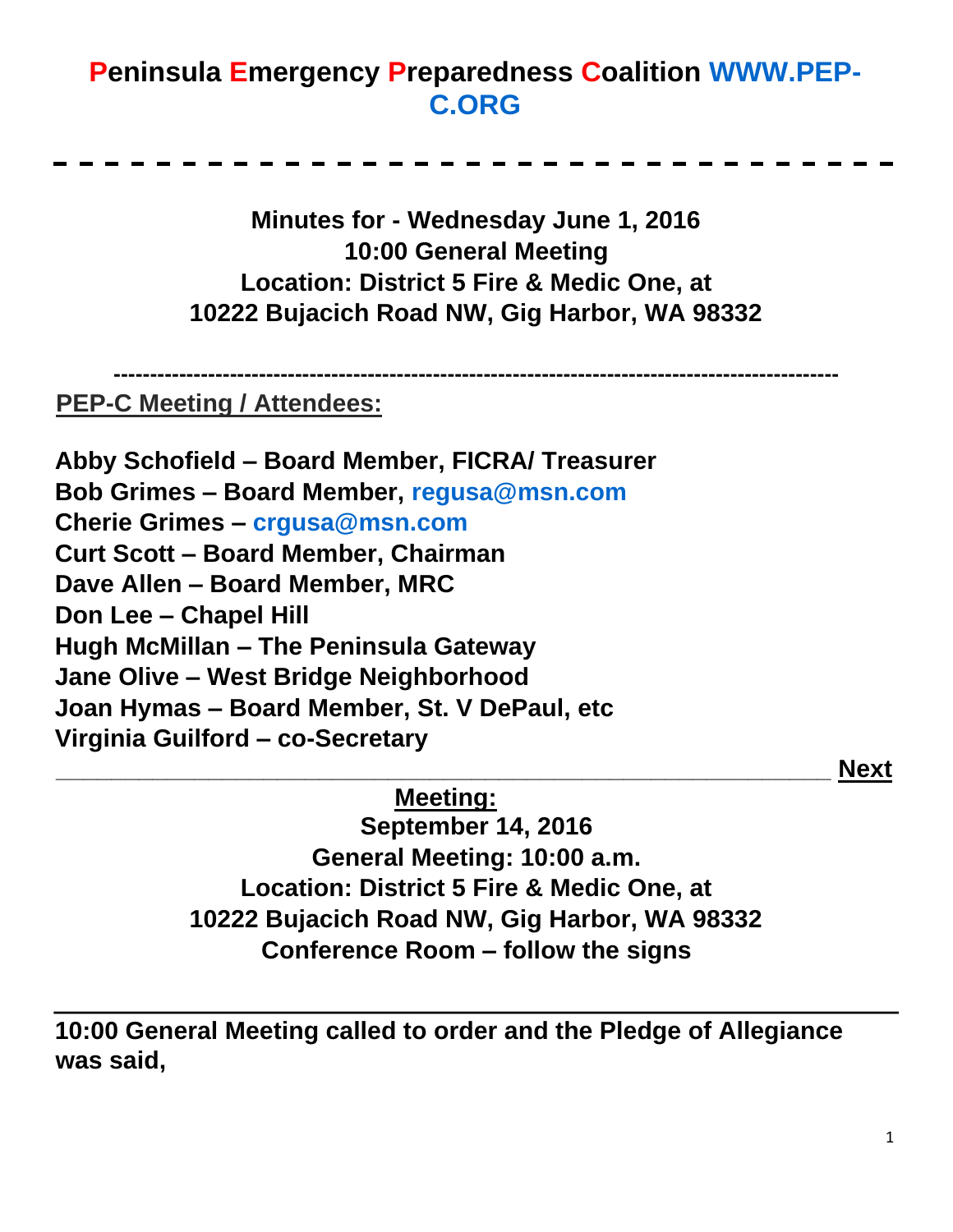➢ **The minutes from the previous meeting were read.** A motion was made to accept the minutes as written from June 1, 2016**,** seconded and accepted by all in attendance.

## ➢ **The Treasurer's report was given**:

Beginning Balance \$1267.62 2 Water barrels sold 70.00 Ending Balance \$1337.62

A motion was made to accept the Treasurer's Report as reported, seconded, and accepted by all in attendance.

- ➢ **Welcome from the new chairman, Curt Scott.** Curt said that he wanted to increase communication. He wants PEP-C to describe our disaster risks as likely, without making them seem too scary to think about. He wants our organization to emphasize that preparation is possible and practical. Members mentioned that the booklet "How to get ready in a year" and the Pierce County "Bucket List" pamphlet are good for this purpose. Curt also was interested in publicizing the existing efforts – such as the ham radio group ARES and the local radio station KGHP. This will reassure people about the good work that is currently being done, and at the same time, it can inform them so that they will know whom to turn to for help in an emergency.
- ➢ **PEP-C will be participating in the following Preparedness Fairs** o **National Night Out – Aug 2, 2PM – 8PM, Civic Center, Gig Harbor** – PEP-C will have a tent with a sno-cone machine, sample water barrels, and printed material, including copies of the new PEP-C Newsletter. A sign-up sheet was passed around to assure that the booth will be manned in staggered, 2-hour shifts throughout the event. Don Lee will open the event, setting up the tent and the sno-cone machine.
	- o **FICRA Fair on Fox Island – Aug 13, 11AM – 6:00PM, Nichols Community Center –** PEP-C will have a booth near the entrance to the Fair. Sample water barrels and printed materials will be available. A signup sheet was passed around to assure that the booth will be manned in staggered, 2-hour shifts throughout the event
- ➢ **A new PEP-C newsletter format was approved.** Virginia Guilford displayed 3 sample newsletters, and the members unanimously agreed on the option with a photo of the mountain as the banner. (Virginia has obtained a photo release from Sara Levine, the photographer, for the use of this photo on newsletters and in other materials.) The newsletters will be redone using the selected format, and the summer newsletter will be duplicated so that it can be passed out at the